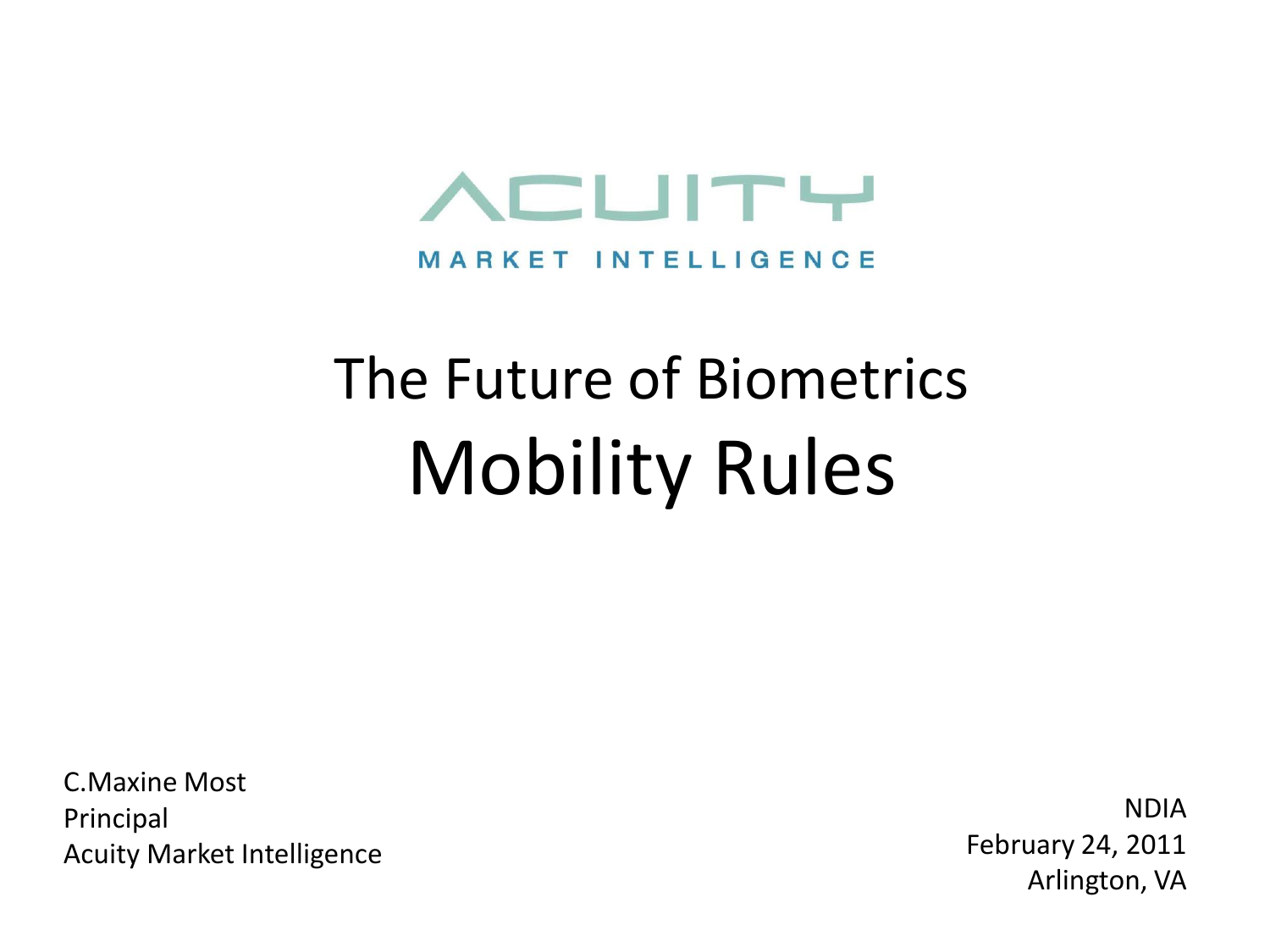

### Today's Discussion

- Premise: Mobility Drives Biometrics
	- Mobility of Devices
	- Mobility of Individuals
- Critical Market Developments
	- Global Travel Identity Infrastructure
	- eCommerce and eGovernement
	- Convergence of Government and Commercial Platform
	- Mobility Drives the Enterprise
- Many Faces of ID Mobility
- **Implications**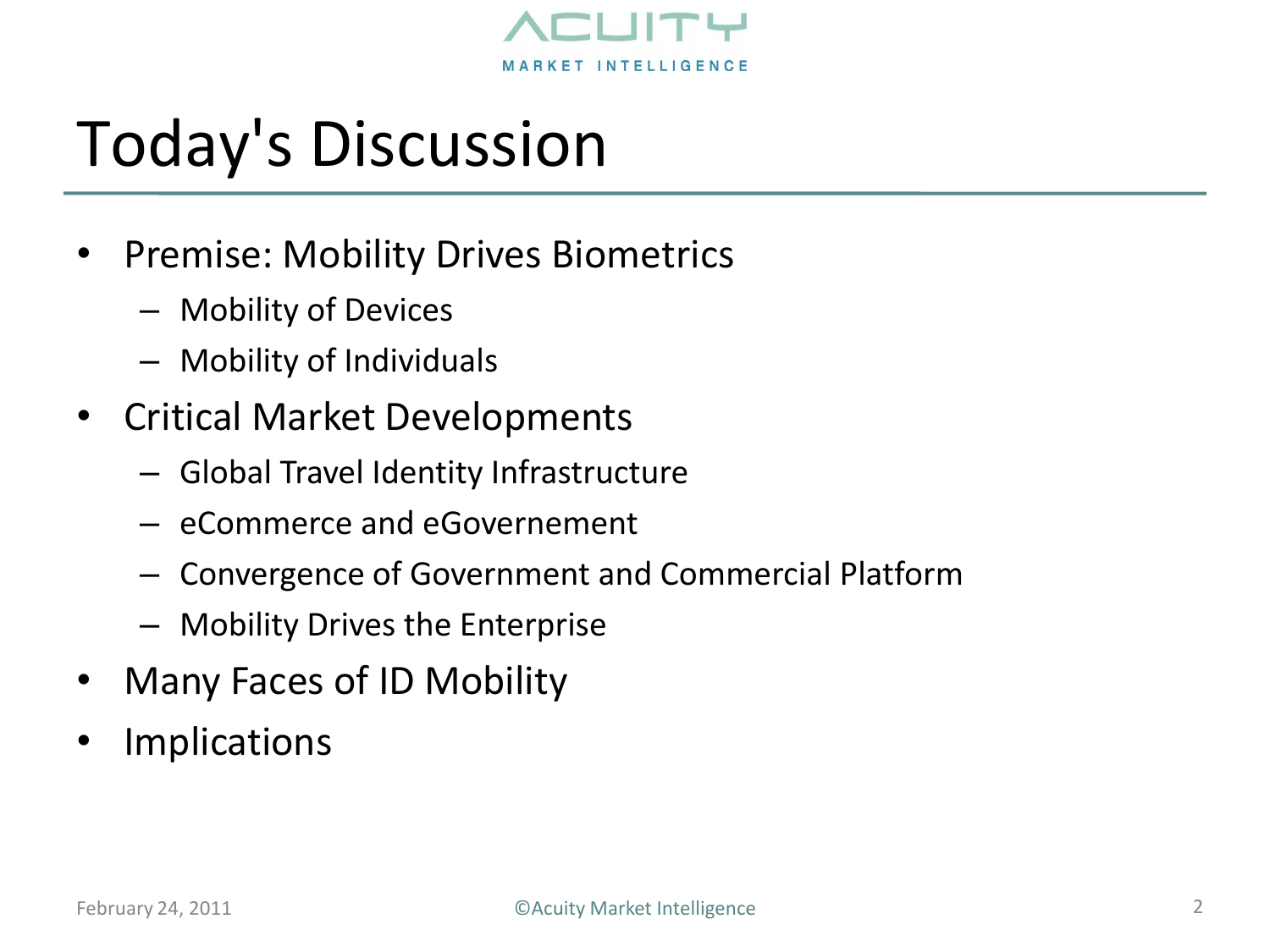

#### About Acuity

#### **Acuity consistently delivers thought-provoking, hype-free, datadriven insight and analysis**

- Founded in 2001
- **Proven accurate market analysis**
- Led by *industry experts* C Maxine Most & Rudie Lion
- Singular focus on electronic people identification
- Latest research: Global and Regional ePassport and eVisa and National ID Industry Reports

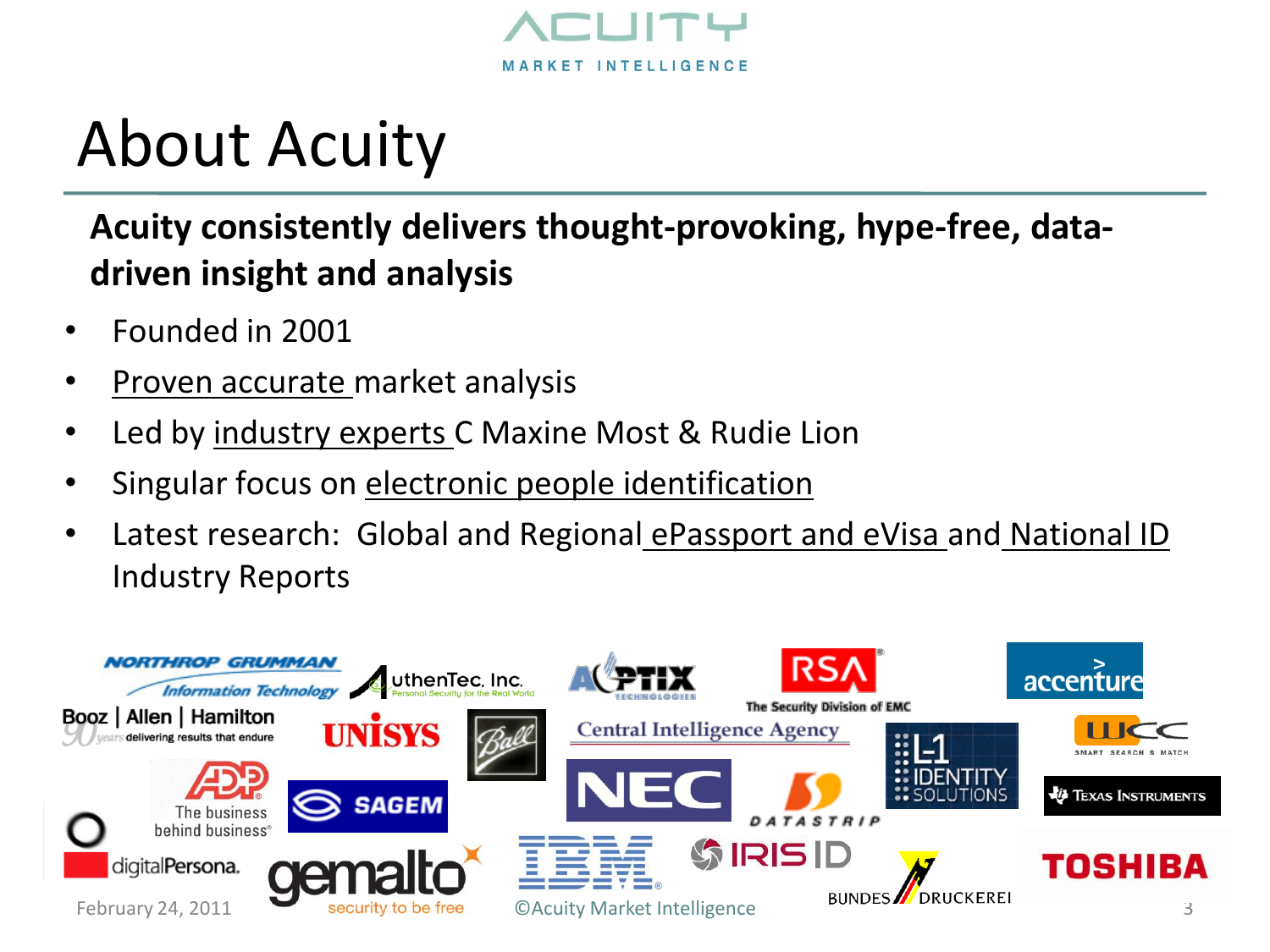

#### Premise: Mobility Drives Biometrics

*Mobility and Associated Infrastructures, Platforms, and Applications are the Key to Understanding Biometric Market Evolution for the Forseeable Future*







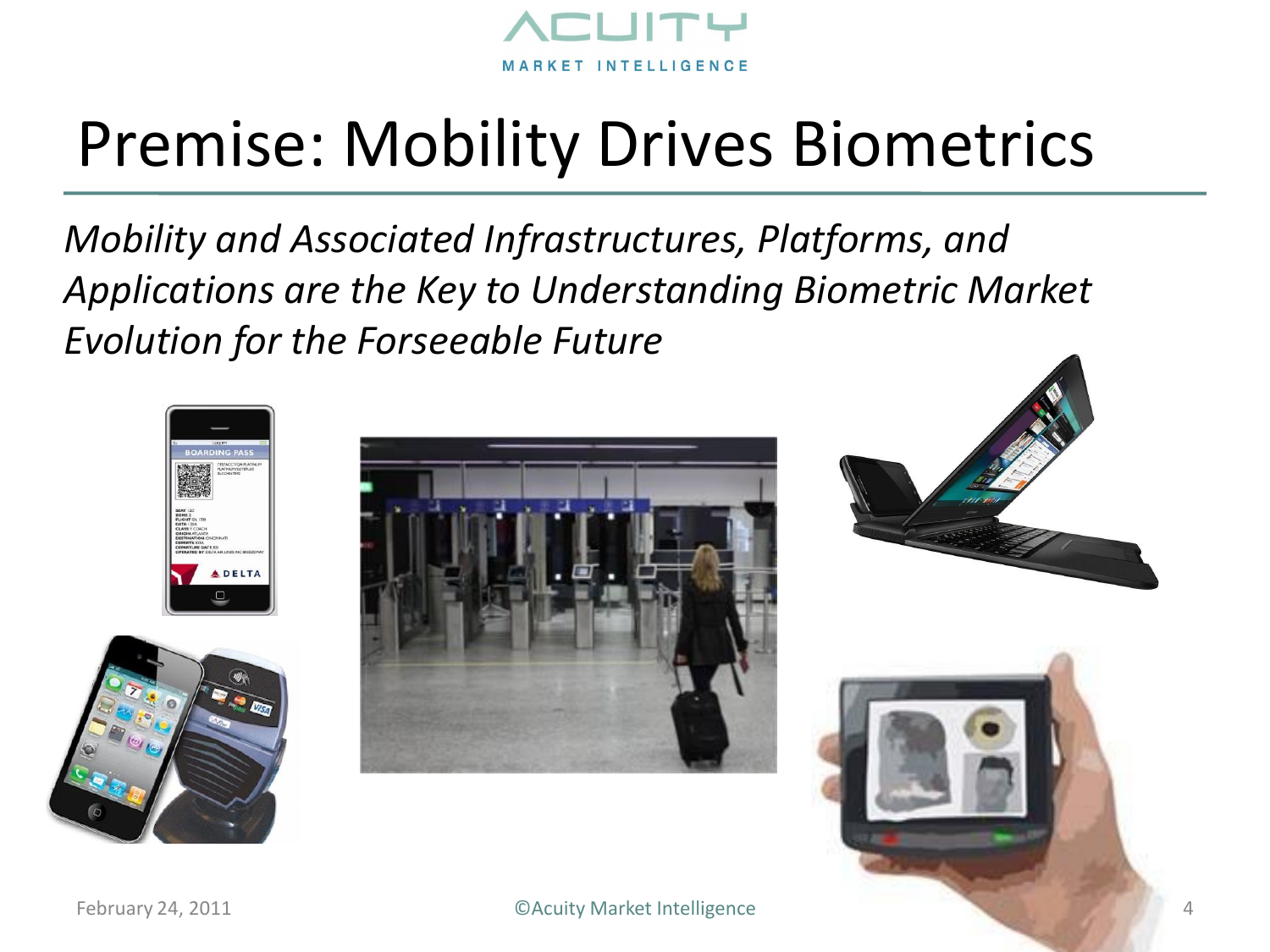

#### Global Travel Identity Infrastructure

By 2014, 87% of all Passports issued will be ePassports and 87% of all Visas issued will be eVisas

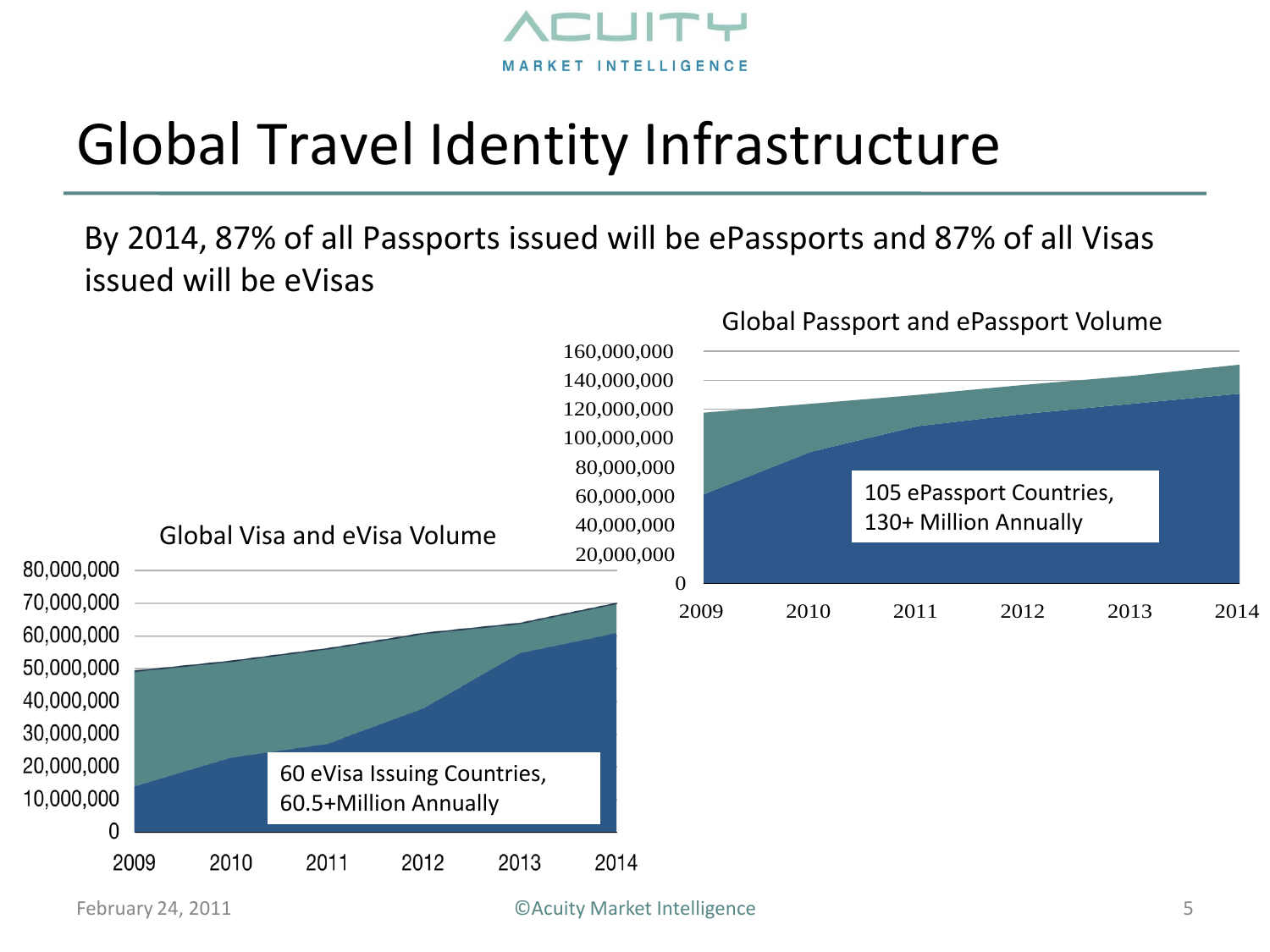

#### eCommerce & eGovernment

- 60 Countries with National eID Platforms
	- Many "Multi-Application" and Biometric
		- Government Services: Healthcare, Welfare, Travel Cards
		- Commercial Services: Banking, Transportation, Micro Payments
	- India's UID conceived as Domestic Platform for host of Commerce and eGovernment Services
	- Germany's NEW National ID re-visioned as a multi service card meets both ICAO and EC travel card standards
- Very Successful NFC-enabled Mobile Payment Trials on EVERY Continent
	- Handset Manufacturers, Mobile Operators, and Financial Institutions are collaborating on NFC-enabled Transaction Infrastructure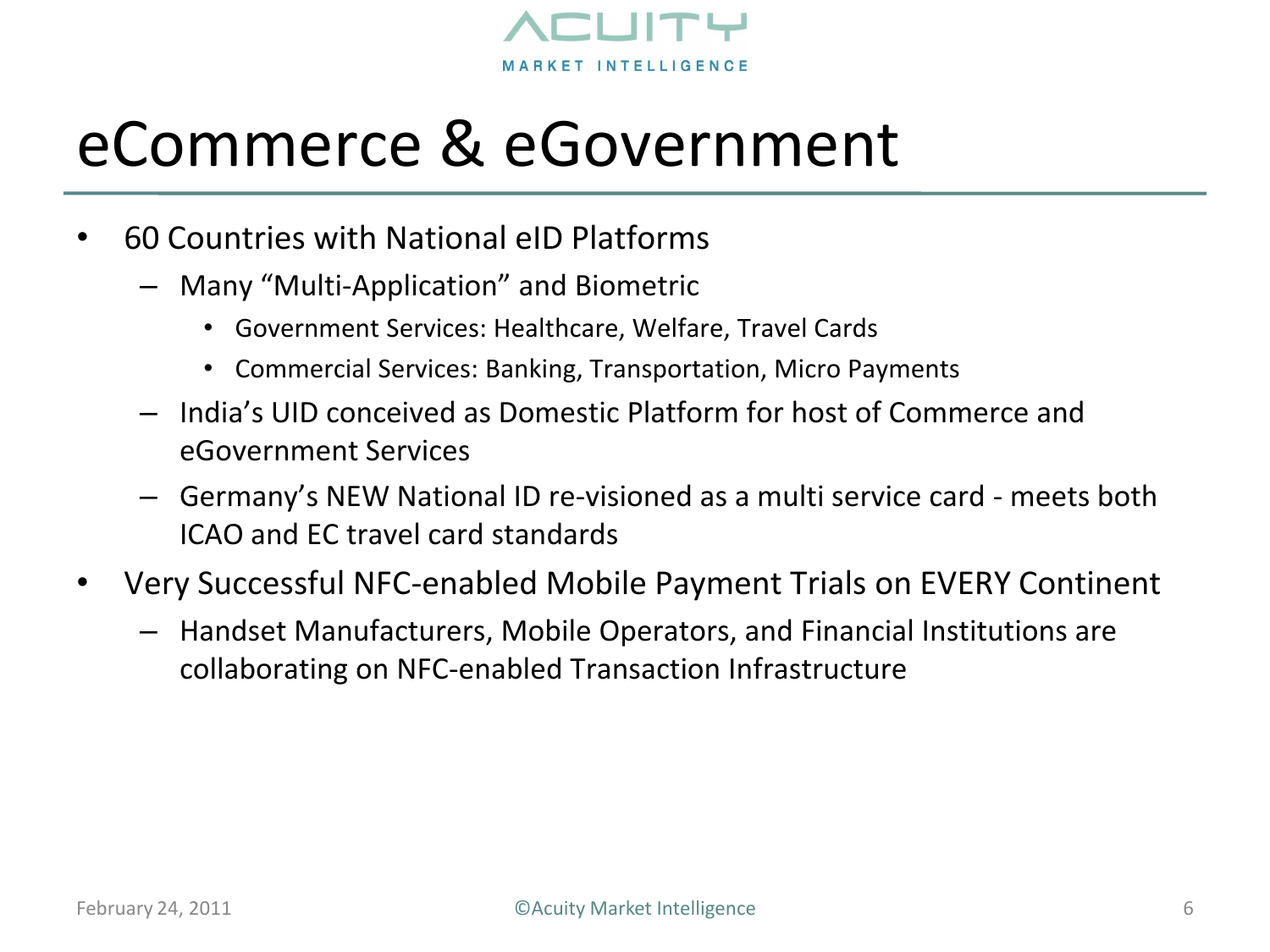### Commercial Market

- The iPhone Changes EVERYTHING
	- Your Phone is your Life
	- "there's an app for that!"
- Devices are getting smarter, faster, more accessible AND cheaper
	- Sensors embedded in Device: pointer, on/off switch
	- NFC is coming full-throttle
	- Dual Facing Cameras
	- Payment Processing
- And there are MORE OF THEM
	- $-5B$  phones for 6.9B people = 72.6 %
	- Russia 147%, Italy 125%, Hong Kong 187%, Montenegro 192%
- Mobility in the field expands "Biometric" footprint
- RESULT: Mobilitiy will Drive Enterprise Adoption







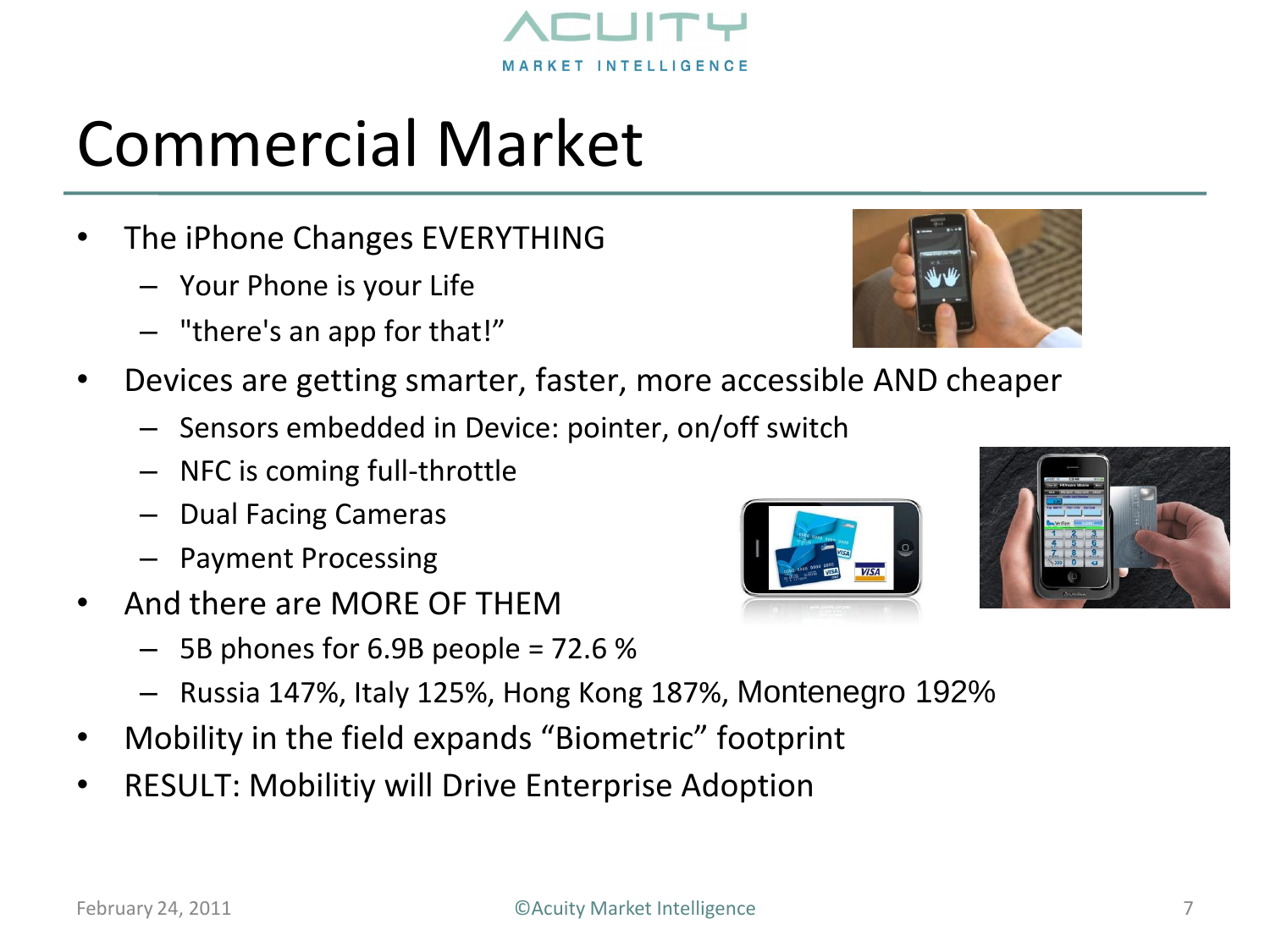

#### Government Market

- iPhone's for All "is there an app for that too?"
- Multi-modal (e.g. multiple sensors/readers) Integrated Devices
- Very Successful for multiple scenarios
	- In the Field
	- In Theatre
	- At the Border
- Devices are getting smarter, faster, more versatile AND cheaper
- Field Based Government Services expand footprint
- Mobile Devices Drive Enterprise Level Adoption





February 24, 2011 **Example 24, 2011** CAcuity Market Intelligence **8** 8

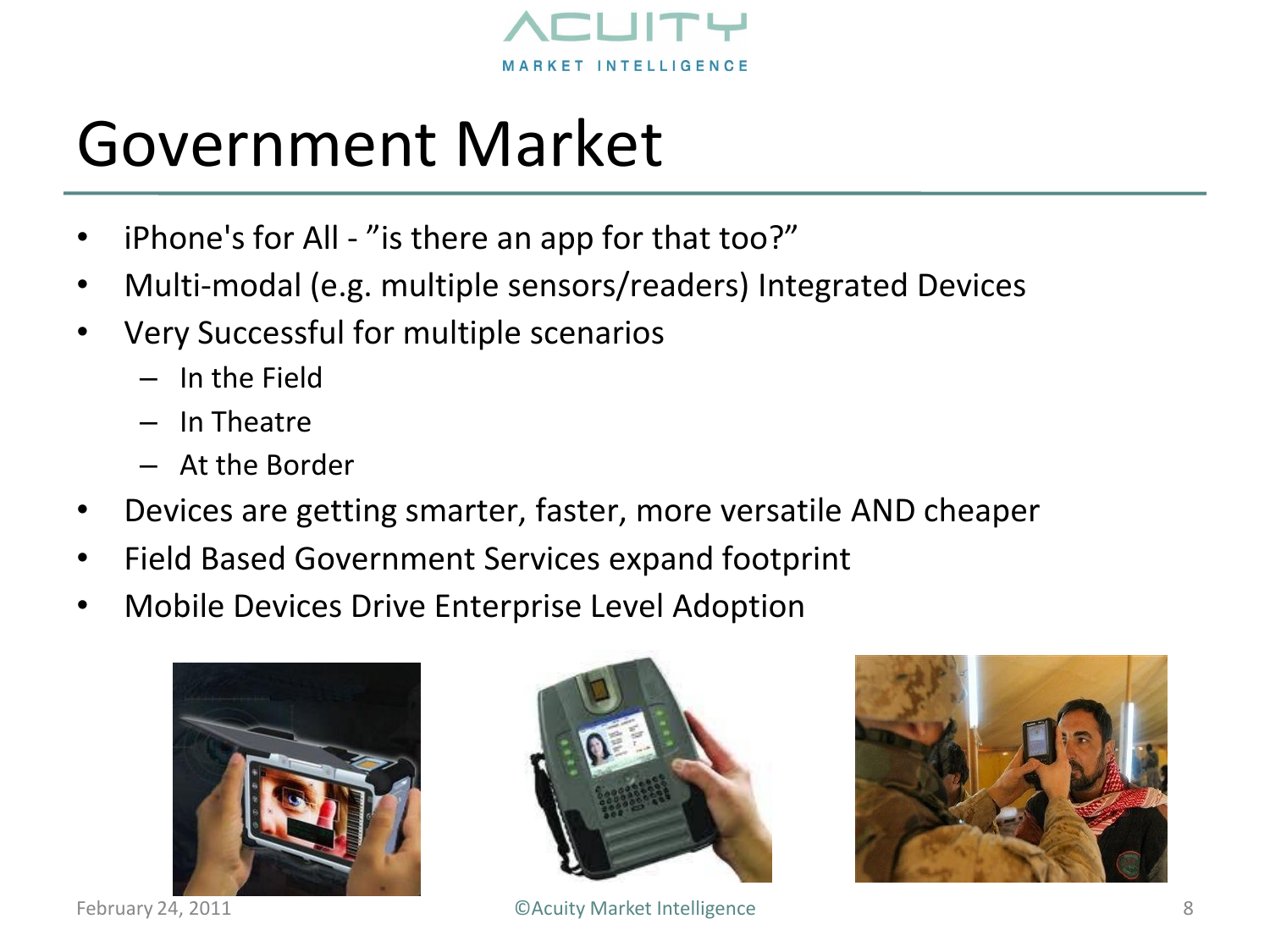

### Mobility Drives the Enterprise

- Once again, the iPhone Changes EVERYTHING
	- Proliferation of Mobile Devices an IT NIGTHMARE
	- "Is there an app for that?"
- Devices are getting smarter, faster, more accessible AND cheaper
	- Everybody is using them all the time for CRITICAL proprietary, high-security Data and File Access and Communications
- Biometrics secure Mobility in the field; Better secure the Home Base as well

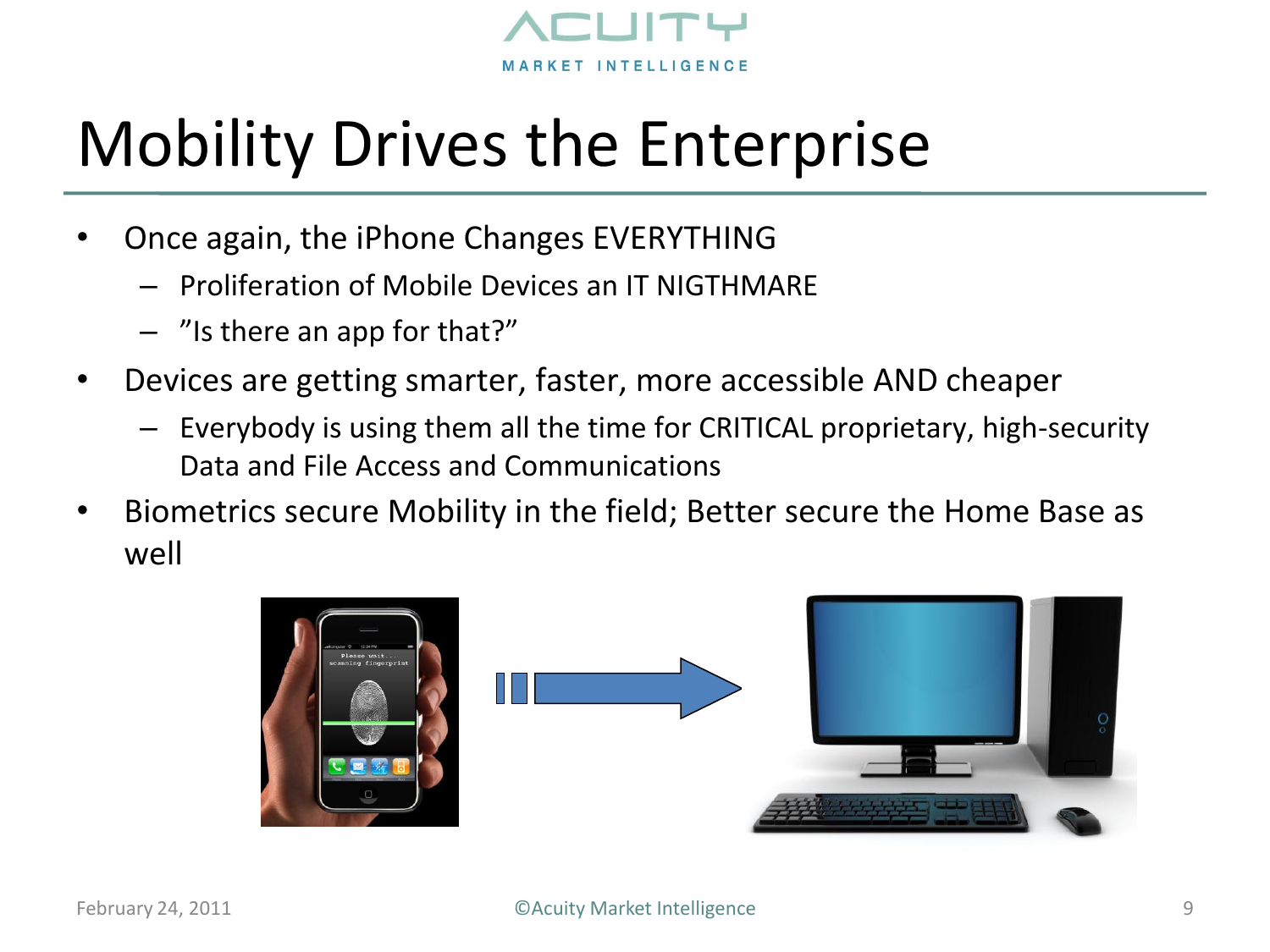#### $\blacksquare$ **MARKET INTELLIGENCE**

#### Many Faces of ID Mobility

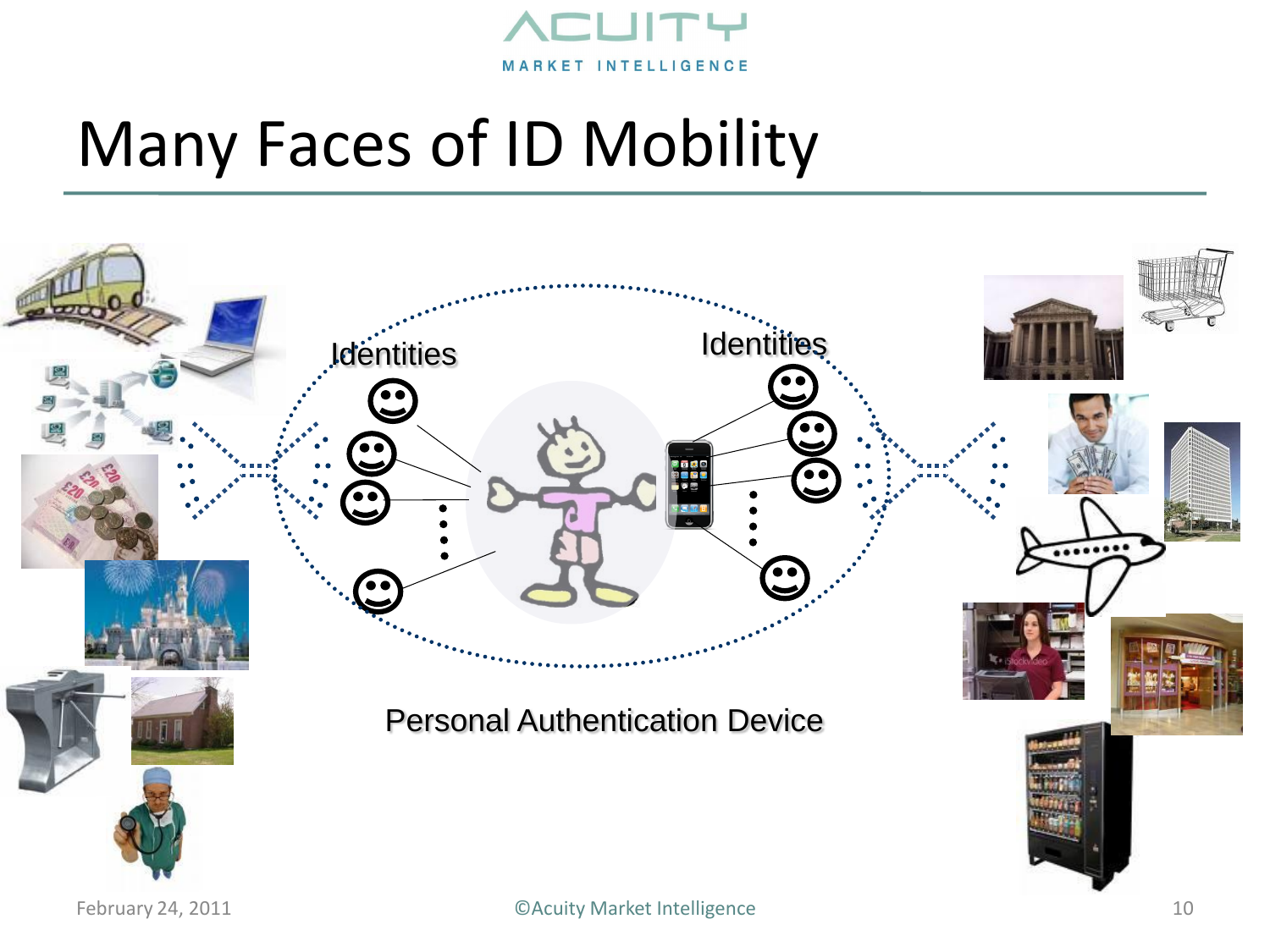

#### Market Implications

- Mobility Creates a Bottom-Up Evolution
- Biometrics is Enabling Technology, SO Enable Something
	- Secure Platforms and Transactions
- Innovate and Standardize
- Build Commercial Solutions; Leverage Government Infrastructure then Customize for Government